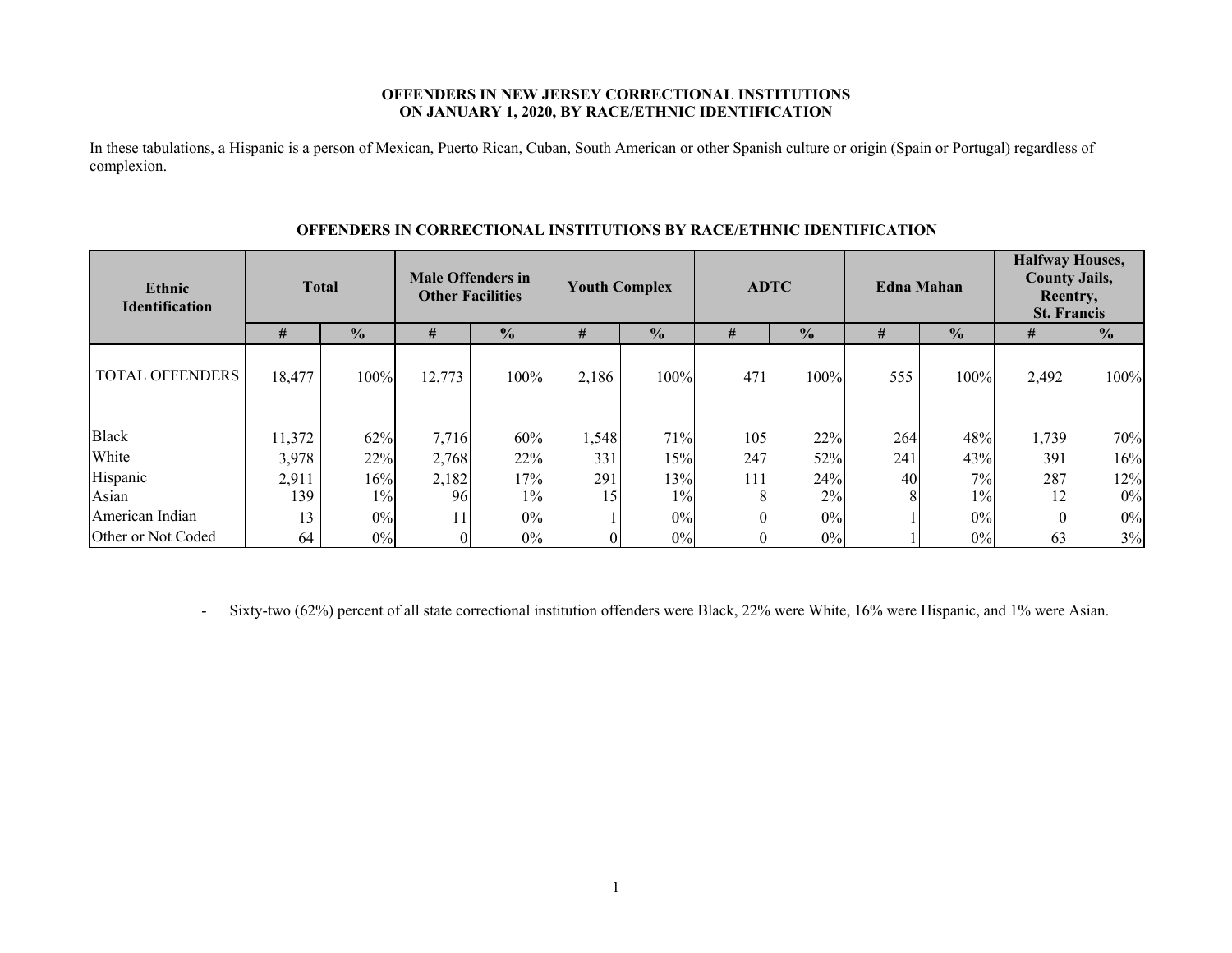| <b>Institution</b>       | <b>Total</b> | <b>Black</b> | White | <b>Hispanic</b> | Asian          | American<br>Indian | Other or<br><b>Not Coded</b> |
|--------------------------|--------------|--------------|-------|-----------------|----------------|--------------------|------------------------------|
|                          |              |              |       |                 |                |                    |                              |
| <b>Bayside</b>           | 1,021        | 638          | 202   | 178             | 3              | $\mathbf 0$        | $\mathbf 0$                  |
| <b>Main</b>              | 100%         | 62%          | 20%   | 17%             | $0\%$          | 0%                 | 0%                           |
| <b>Bayside</b>           | 402          | 238          | 115   | 46              | $\overline{2}$ |                    | 0                            |
| Farm                     | 100%         | 59%          | 29%   | 11%             | $0\%$          | 0%                 | 0%                           |
| <b>Bayside Total</b>     | 1,423        | 876          | 317   | 224             | 5              | 1                  | $\mathbf 0$                  |
|                          | 100%         | 62%          | 22%   | 16%             | $0\%$          | 0%                 | 0%                           |
|                          |              |              |       |                 |                |                    |                              |
| <b>CRAF</b>              | 131          | 55           | 62    | 12              | $\overline{2}$ | $\mathbf 0$        | 0                            |
| <b>Jones Farm</b>        | 100%         | 42%          | 47%   | 9%              | 2%             | 0%                 | 0%                           |
| <b>CRAF</b>              | 556          | 320          | 156   | 71              | 8              | 1                  | 0                            |
| Reception                | 100%         | 58%          | 28%   | 13%             | $1\%$          | 0%                 | 0%                           |
| <b>CRAF Total</b>        |              |              |       |                 |                |                    |                              |
|                          | 687          | 375          | 218   | 83              | 10<br>$1\%$    | 1<br>0%            | 0<br>0%                      |
|                          | 100%         | 55%          | 32%   | 12%             |                |                    |                              |
| East Jersey Main         | 1,179        | 735          | 199   | 236             | 9              | $\mathbf 0$        | 0                            |
|                          | 100%         | 62%          | 17%   | 20%             | 1%             | $0\%$              | 0%                           |
| <b>East Jersey Camp</b>  | 48           | 34           | 9     | 5               | $\mathbf 0$    | 0                  | 0                            |
|                          | 100%         | 71%          | 19%   | 10%             | 0%             | 0%                 | 0%                           |
| <b>East Jersey Total</b> | 1,227        | 769          | 208   | 241             | 9              | $\mathbf 0$        | 0                            |
|                          | 100%         | 63%          | 17%   | 20%             | $1\%$          | $0\%$              | $0\%$                        |
|                          |              |              |       |                 |                |                    |                              |

# **Prison Complex Offenders By Race/Ethnic Identification**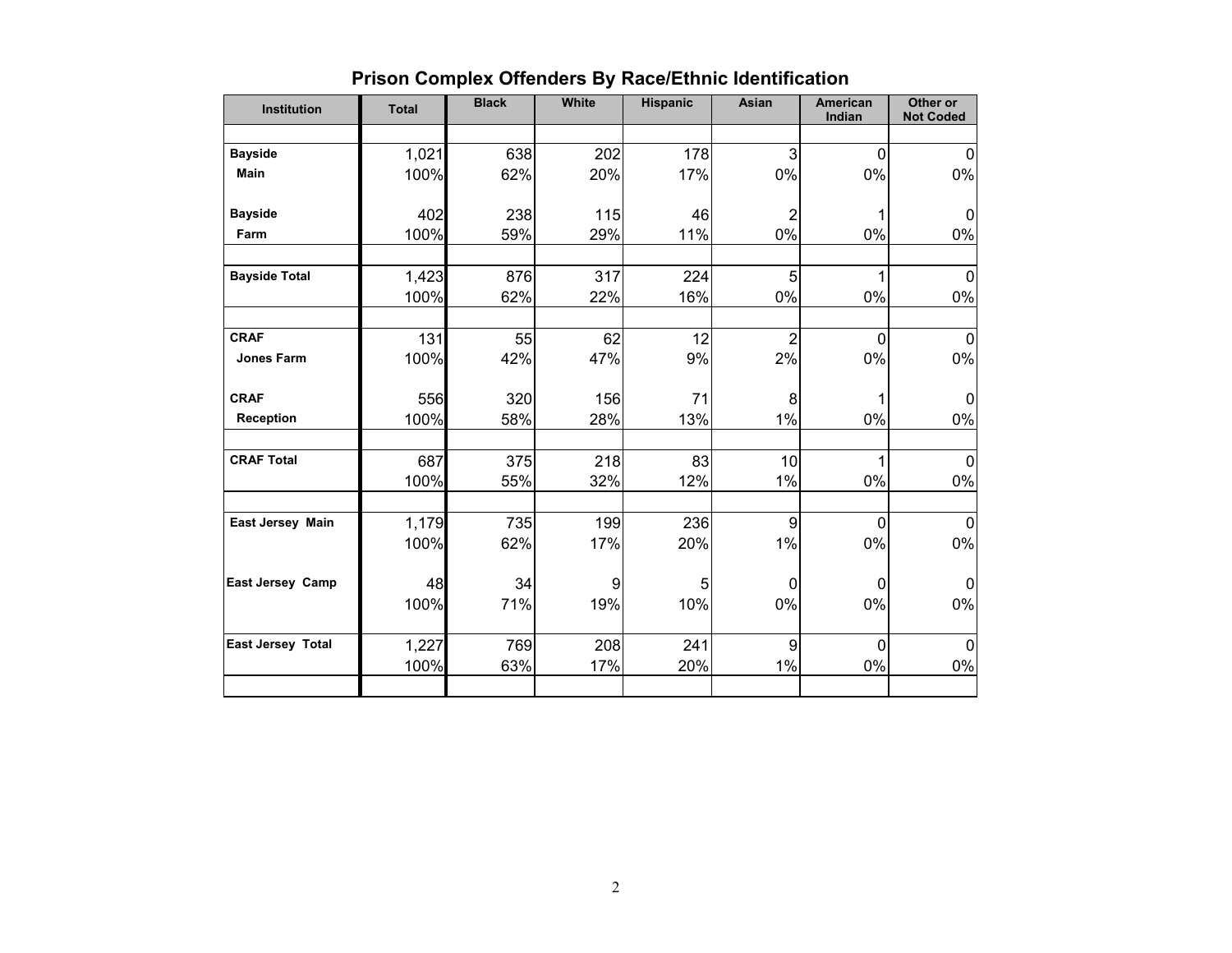|  | <b>Prison Complex Offenders By Race/Ethnic Identification</b> |
|--|---------------------------------------------------------------|
|--|---------------------------------------------------------------|

| <b>Institution</b>                                  | <b>Total</b> | <b>Black</b> | White | <b>Hispanic</b> | Asian       | <b>American</b><br>Indian | Other or<br><b>Not Coded</b> |
|-----------------------------------------------------|--------------|--------------|-------|-----------------|-------------|---------------------------|------------------------------|
|                                                     |              |              |       |                 |             |                           |                              |
| <b>Midstate</b>                                     | 656          | 390          | 178   | 82              | 5           |                           | $\Omega$                     |
|                                                     | 100%         | 59%          | 27%   | 13%             | 1%          | 0%                        | $0\%$                        |
| <b>NJ State Prison</b>                              | 1,397        | 877          | 287   | 212             | 19          | $\overline{c}$            | 0                            |
|                                                     | 100%         | 63%          | 21%   | 15%             | 1%          | 0%                        | 0%                           |
| <b>Northern</b>                                     | 2,142        | 1,374        | 377   | 379             | 9           | 3                         | $\mathbf 0$                  |
| <b>Main</b>                                         | 100%         | 64%          | 18%   | 18%             | 0%          | 0%                        | 0%                           |
| <b>Northern</b>                                     | 248          | 160          | 47    | 41              | $\mathbf 0$ | 0                         | 0                            |
| Ad Seg Male                                         | 100%         | 65%          | 19%   | 17%             | 0%          | 0%                        | 0%                           |
| <b>Northern Total</b>                               | 2,390        | 1,534        | 424   | 420             | 9           | 3                         | $\mathbf 0$                  |
|                                                     | 100%         | 64%          | 18%   | 18%             | 0%          | 0%                        | $0\%$                        |
| <b>Southern</b>                                     | 1,650        | 953          | 369   | 308             | 19          | 1                         | $\mathbf{0}$                 |
|                                                     | 100%         | 58%          | 22%   | 19%             | $1\%$       | 0%                        | 0%                           |
| <b>South Woods</b>                                  | 3,343        | 1,942        | 767   | 612             | 20          | $\overline{2}$            | $\mathbf 0$                  |
|                                                     | 100%         | 58%          | 23%   | 18%             | 1%          | 0%                        | $0\%$                        |
| <b>Subtotal</b>                                     | 12,773       | 7,716        | 2,768 | 2,182           | 96          | 11                        | 0                            |
| <b>Male Offenders in</b><br><b>Other Facilities</b> | 100%         | 60%          | 22%   | 17%             | 1%          | 0%                        | $0\%$                        |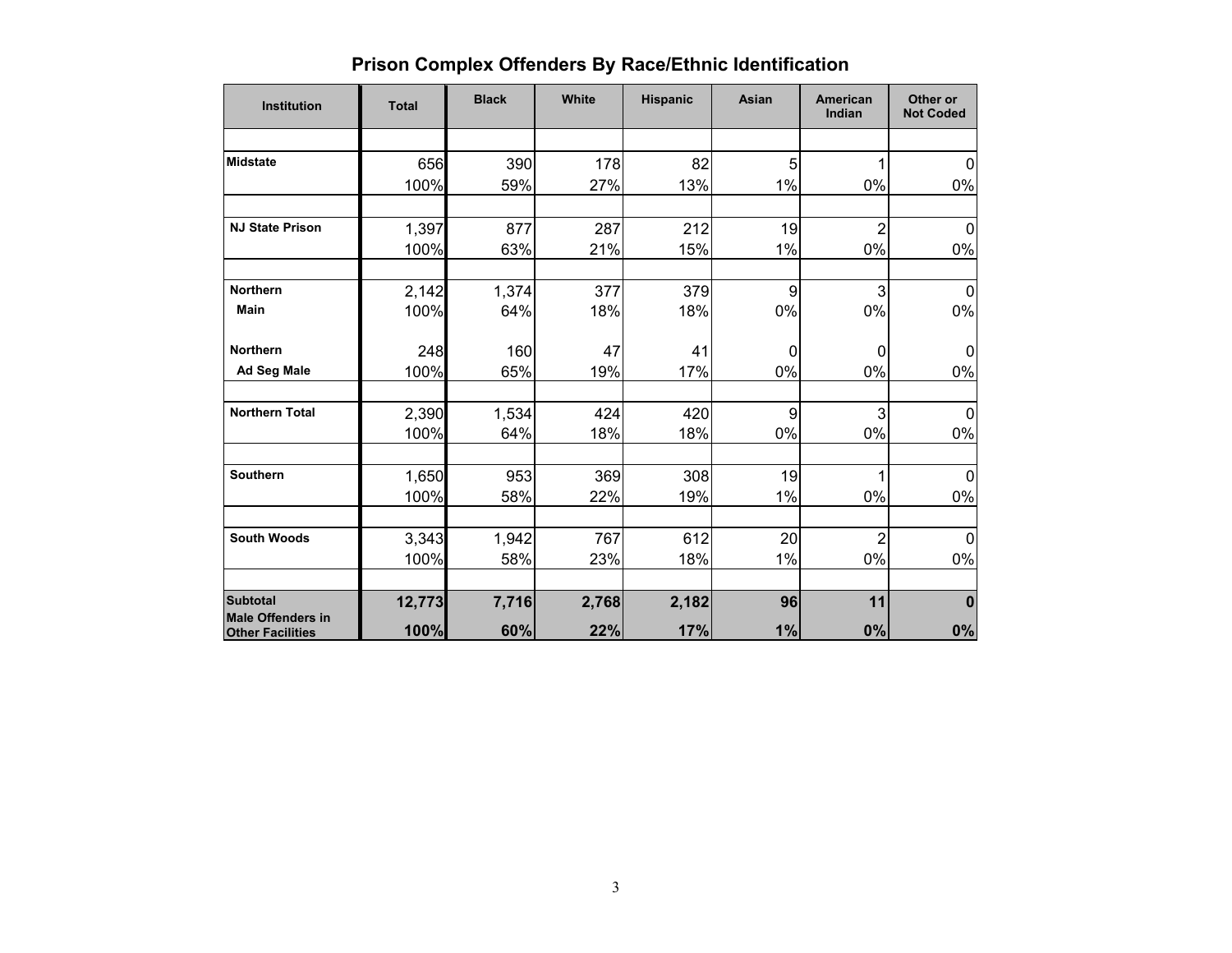| <b>Institution</b>    | <b>Total</b> | <b>Black</b> | White | <b>Hispanic</b> | Asian | <b>American</b><br>Indian | Other or<br><b>Not Coded</b> |
|-----------------------|--------------|--------------|-------|-----------------|-------|---------------------------|------------------------------|
|                       |              |              |       |                 |       |                           |                              |
| <b>ADTC</b>           | 471          | 105          | 247   | 111             | 8     |                           |                              |
|                       | 100%         | 22%          | 52%   | 24%             | 2%    | 0%                        | 0%                           |
|                       |              |              |       |                 |       |                           |                              |
| <b>Subtotal</b>       | 13,244       | 7,821        | 3,015 | 2,293           | 104   | 11                        |                              |
|                       | 100%         | 59%          | 23%   | 17%             | 1%    | 0%                        | 0%                           |
|                       |              |              |       |                 |       |                           |                              |
| <b>Mahan - Female</b> | 555          | 264          | 241   | 40              | 8     |                           |                              |
| Prison                | 100%         | 48%          | 43%   | 7%              | 1%    | 0%                        | 0%                           |
|                       |              |              |       |                 |       |                           |                              |
| <b>Total Prison</b>   | 13,799       | 8,085        | 3,256 | 2,333           | 112   | 12                        |                              |
| <b>Complex</b>        | 100%         | 59%          | 24%   | 17%             | 1%    | 0%                        | 0%                           |

## **Prison Complex Offenders By Race/Ethnic Identification**



White offenders comprised 52.4% of the offenders at

ADTC.

### **MALE OFFENDERS IN OTHER FACILITIES FEMALE OFFENDERS**





The largest proportion of Black male offenders in a major facility was at Northern (64%).

The largest proportion of White male offenders at a major facility was at CRAF (32%), ADTC excluded.

The largest proportion of Hispanic male offenders at a major facility was at East Jersey (20%), (ADTC excluded).

Black offenders comprised 47.6% of the population at Edna Mahan. This may be compared with Black offenders comprising 60.4% of the Male Offenders in Other Facilities.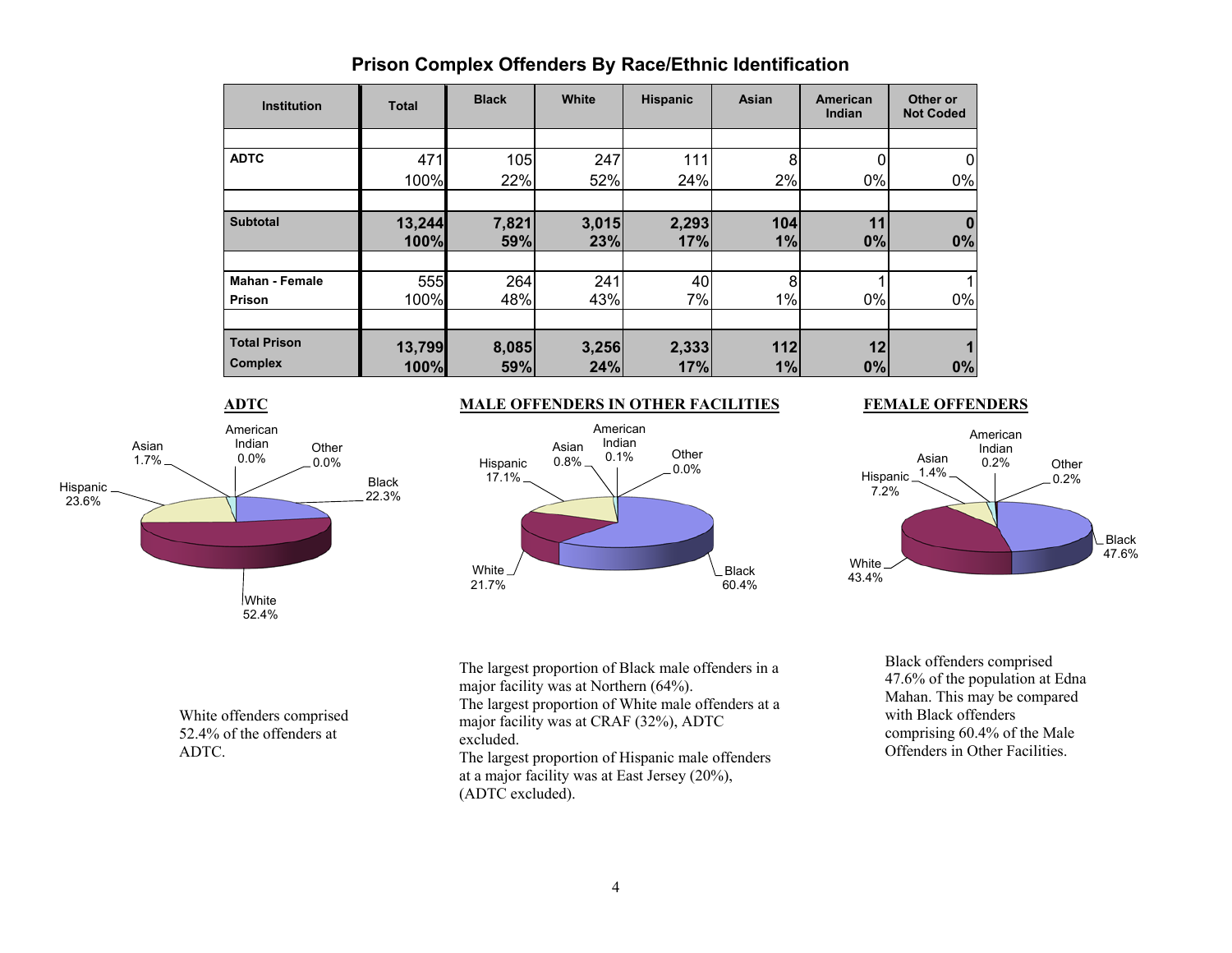| <b>Institution</b>         | <b>Total</b> | <b>Black</b> | White | <b>Hispanic</b> | Asian | American<br>Indian | Other or<br><b>Not Coded</b> |
|----------------------------|--------------|--------------|-------|-----------------|-------|--------------------|------------------------------|
|                            |              |              |       |                 |       |                    |                              |
| <b>Garden State</b>        | 1,574        | 1,147        | 215   | 202             | 9     |                    | 0                            |
|                            | 100%         | 73%          | 14%   | 13%             | 1%    | 0%                 | $0\%$                        |
|                            |              |              |       |                 |       |                    |                              |
| <b>Mountainview</b>        | 612          | 401          | 116   | 89              | 6     |                    | $\Omega$                     |
|                            | 100%         | 66%          | 19%   | 15%             | 1%    | 0%                 | $0\%$                        |
|                            |              |              |       |                 |       |                    |                              |
| <b>Total Youth Complex</b> | 2,186        | 1,548        | 331   | 291             | 15    |                    | 0                            |
|                            | 100%         | 71%          | 15%   | 13%             | 1%    | 0%                 | 0%                           |

## **Youth Complex Offenders By Race/Ethnic Identification**